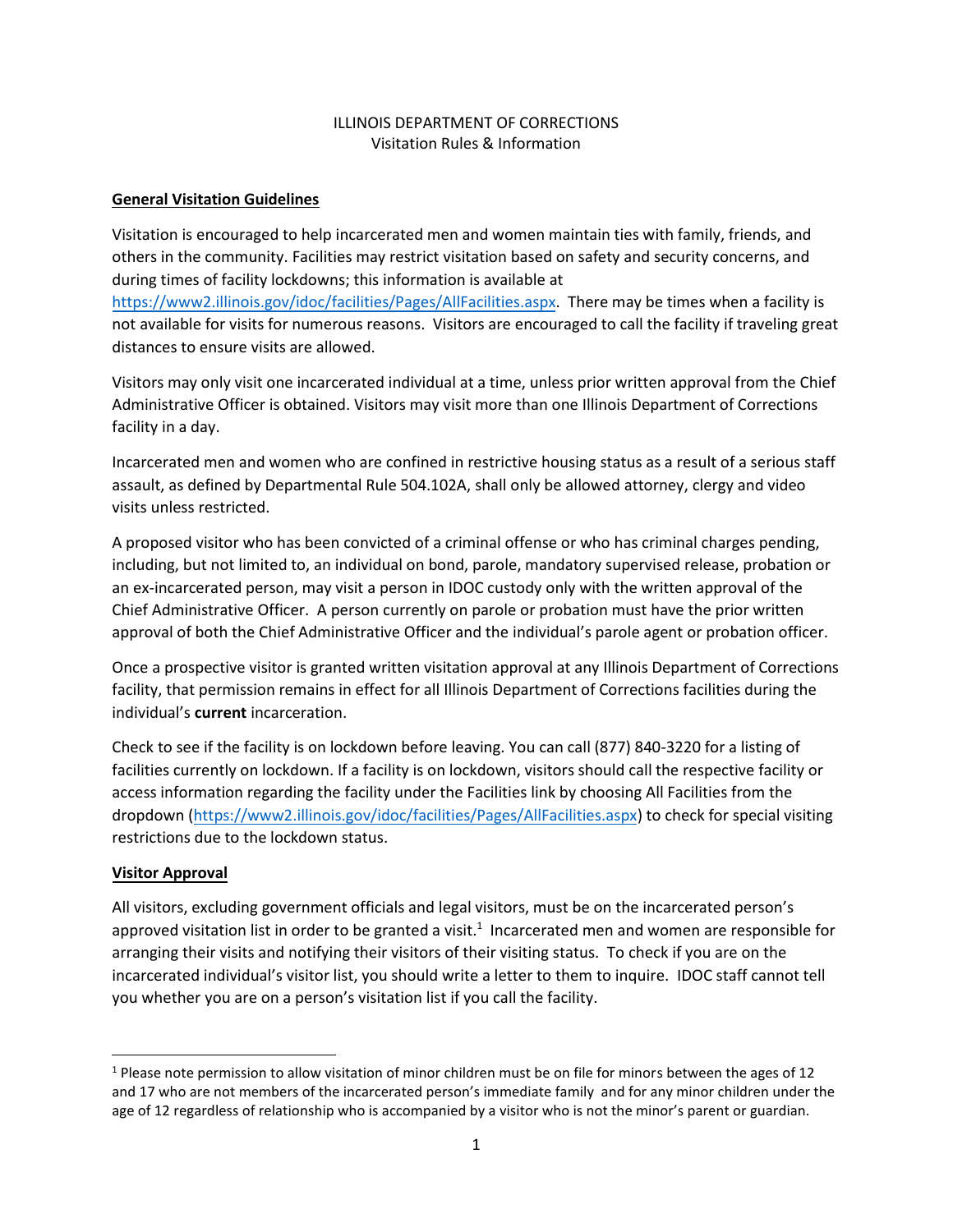All adult visitors (age 18 and older), excluding legal visitors and government officials, will be required to complete a Prospective Visitor's Interview (PVI) form, a DOC 0148. To expedite the visiting process, prior to your fist visit Prospective Visitor's Interview form, DOC 0148 can be found at [\(https://www2.illinois.gov/idoc/aboutus/Documents/Prospective\\_Visitor\\_english.pdf\)](https://www2.illinois.gov/idoc/aboutus/Documents/Prospective_Visitor_english.pdf) for English or [\(https://www2.illinois.gov/idoc/aboutus/Documents/Prospective\\_Visitor\\_spanish.pdf\)](https://www2.illinois.gov/idoc/aboutus/Documents/Prospective_Visitor_spanish.pdf) for Spanish.

# **Facility Procedures and Expectations for Visitors**

On your first visit to a facility you will be required to complete a "Prospective Visitor's Interview" form, unless prior approval has been received through the electronic PVI process. If visitors provide false information on the form, visitation privileges may be restricted or revoked. IDOC staff has the right to interview or request background information from potential visitors to determine whether the individual would pose a threat to the safety or security of the facility or any person or to the order of the facility. Visitors must submit to a body search by officers at the Visitor Center. Visitors who are intoxicated or under the influence of alcohol or drugs will not be permitted entry.

Upon entering the Visiting Room, the Visiting Room Officer will assign a table for seating during the visit. No moves will be permitted once seated unless approved by security staff**. Visits are subject to monitoring and recording** at any time by departmental staff, unless prior special arrangements have been made for confidential attorney visits or other privileged visits.

Visitors are expected to be courteous and cooperative with IDOC staff. Visitors are expected to comply with staff directives and keep noise down in respect for other visitors and staff.

Visitors choosing to use the restroom during the course of their visit will be subject to search following the usage of the restroom. Staff will make every effort to ensure restroom facilities are available soon after being notified that a visitor needs to use the restroom facilities. All incarcerated men and women choosing to use the restroom during the course of the visit are also subject to search.

# **Visitor Property Policy**

Visitors are not allowed to bring electronic devices, such as cell phones or pagers, food, drink, smoking materials, currency, packages, purses, bags, sacks, books, magazines, sunglasses or personal keys into the Visiting Room. Visitors may place personal items in small lockers that will be available at each facility at no charge. The locker key may be carried into the facility after the visitor secures personal responsibility for these items. The facility will not assume responsibility for these items.

Items that a visitor may possess inside the visiting room or in a secured locker, unless otherwise approved by the CAO, shall include:

- 1. Any item approved for an ADA request for reasonable accommodation.
- 2. For adult visitors, excluding legal visitors and government officials:
	- (1) One identification card;
	- (2) One key fob or car door key without remote attachment;
	- (3) One locker key; if issued:
	- (4) One jacket or coat appropriate for the weather;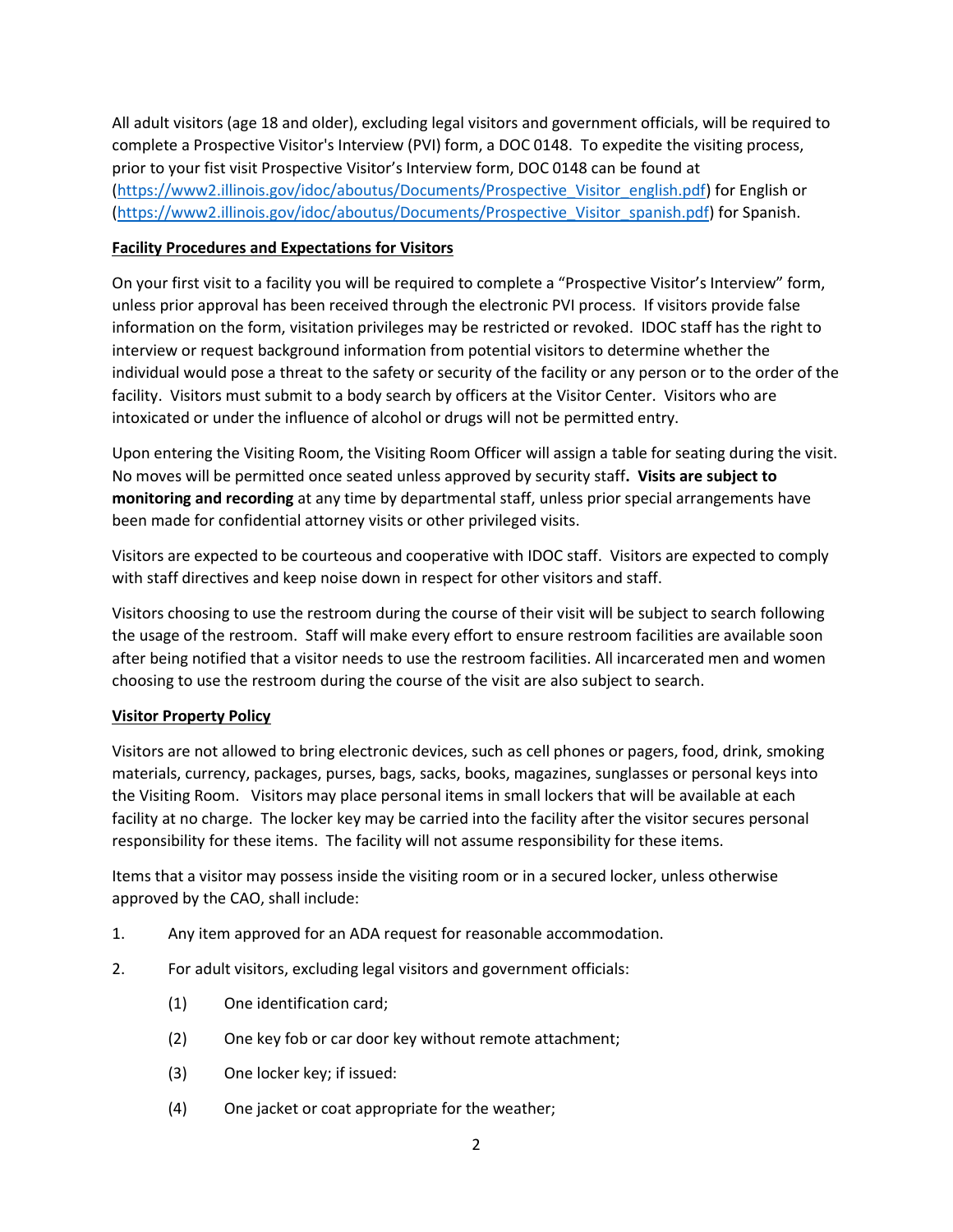- (5) Religious headgear approved in accordance with 20 III. Adm. Code 525<sup>2</sup>; and
- (6) Lifesaving medication. Any required medication shall be delivered to and held in the officer's station in the visiting room.
- 3. If required for an infant or toddler:
	- (1) Three diapers and wipes;
	- (2) One blanket;
	- (3) Two filled clear plastic bottles or two sealed containers of baby food or a combination of one bottle and one sealed container of baby food;
	- (4) One change of clothes;
	- (5) One bib;
	- (6) One pacifier;
	- (7) One plastic spoon;
	- (8) One clear empty cup with lid;
	- (9) One coat or jacket and one hat;
	- (10) One pair of gloves or mittens during appropriate weather.

**NOTE:** All items shall be stored in a clear bag or plastic container.

Visitors and incarcerated men and women are not allowed to be in possession of tobacco or tobaccoless products inside any Illinois Department of Corrections facility.

With the exception of heart medication or asthma pump (inhaler) prescribed by a physician, no pills or medication of any type is to be taken into the Visiting Room. The heart medication must be in a properly labeled container and will be stored at the officer's desk in the Visiting Room. Medication taken into the Institution must be brought to the attention of the Visiting Room Officer. Other medication shall be left in the lockers at the Visiting Center. Insulin syringes must be secured at the Visiting Center and the Visiting Center staff notified of same. Visitors will be allowed to return to the Visiting Center for the purpose of administering an insulin injection if needed. Syringes must be removed from the facility at the end of the visit.

#### **Required Identification**

All adult visitors shall be required to produce current photo identification, such as a driver's license, a state identification card or acceptable documentation of non-US citizenship including a current passport, Visa or Matricula, and documentation that includes their date of birth.

On all visits, adult visitors shall be required to show photo identification and provide vehicle information and other pertinent data, such as government identification, official credentials and attorney registration or law student certification. Visitors under 18 years of age shall not be required to show

<sup>&</sup>lt;sup>2</sup> A letter granting the permission can be provided to the perspective visitor for his or her records.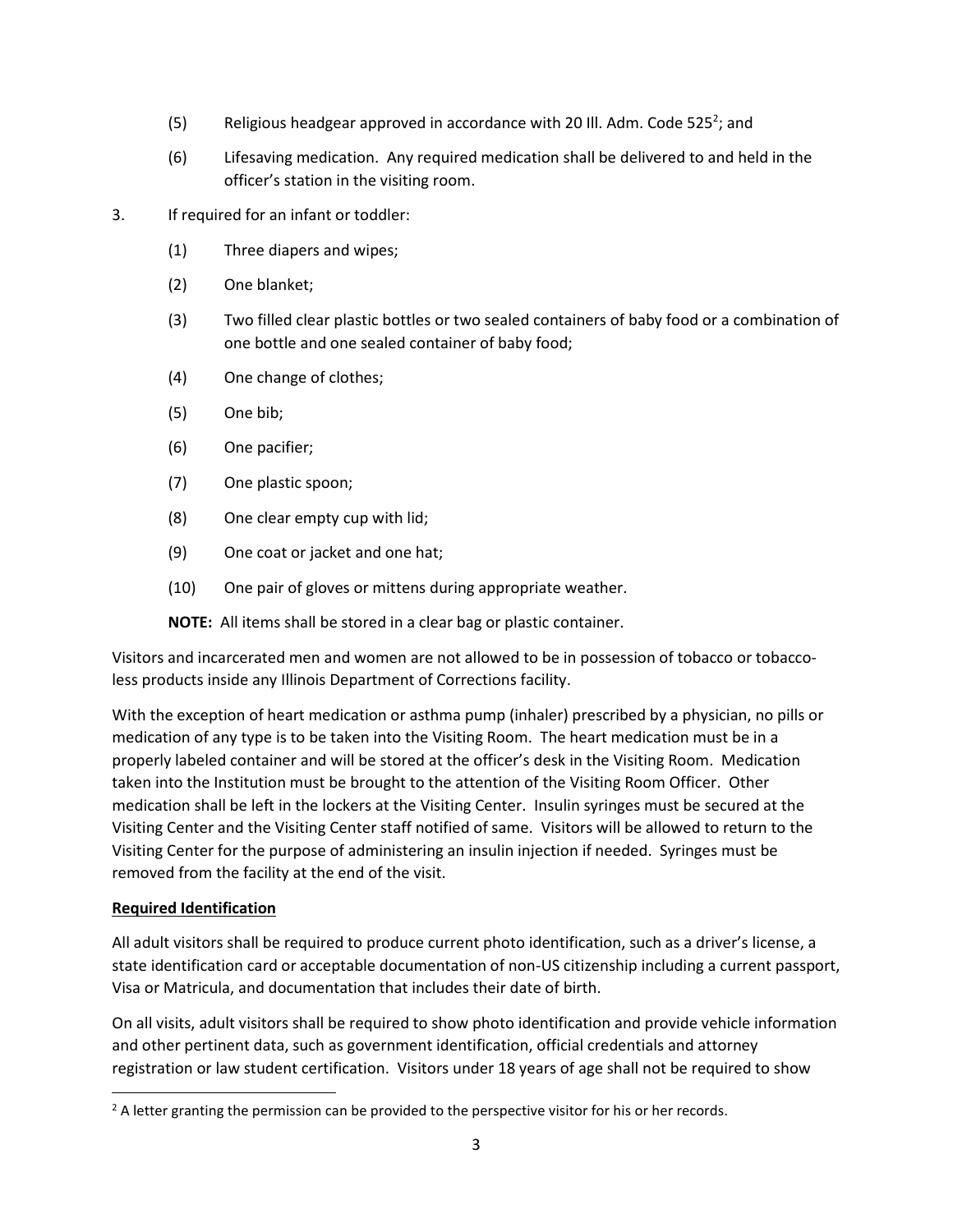photo identification or a birth certificate but may be verbally identified by name, as appropriate. Visitors under the age of 18 will not be required to show a photo identification at any facility.

All adult visitors will be required to produce photo identification (ID) and verification of his or her date of birth. Be sure to bring 2 forms of identification with you; one should be a current state issued photo ID.

# **Dress Code**

All adult visitors must be dressed appropriately for a prison environment or the visit will not be permitted. Clothing must not advertise or suggest any items in such a manner to signify a Security Threat Group or other illegal activity. Visitors should not wear clothing that is sexually explicit, offensive, or degrading. All visitors must wear underwear and female visitors must wear a bra. Visitors should not wear clothing which reveals the buttocks or breasts.

Examples of appropriate and inappropriate dress for visitors are:

- Dresses, shorts or skirts must extend to the knee.
- Clothing that compromises the integrity of safety/security such as gang affiliated symbols and communication that may negatively impact ability to control the population.
- No see through/sheer clothing.
- No holes, tears or "cutouts" in clothing above the knee.
- No tube tops, halter tops, tank tops, swimsuits or swimsuit tops.
- Loose fitting clothing is encouraged but not required.

Visitors may be permitted to wear religious headgear if there is no safety or security concerns, the headgear has been removed and thoroughly searched, the visitor has indicated that the headgear has religious significance, and the headgear is a kufi, yarmulke, turban, habit, or fez. Headgear other than those specified may be permitted to wear if a written request is submitted to the Chief Administrative Officer at least 10 days prior to the visit and the Chief Administrative Officer approves the request. Failure to submit a timely request shall result in denial of the request. Wigs do not constitute headgear and will not result in the denial of visits.

Visitors may possess two rings (inclusive of one wedding ring), one pair of earrings, and piercings that cannot be removed.

# **Contraband**

Bringing contraband into a IDOC facility is a criminal offense as specified in the Illinois Criminal Code of 1961.

"Contraband" means items which are prohibited by criminal law, departmental or facility rules or posted notices. They are items which an offender has no authority to possess; or property which is in excess of that which is authorized by the facility.

# **ALL VISITORS, THEIR VEHICLE, AND THEIR PROPERTY ARE SUBJECT TO SEARCH.**

Failure to submit to a search will result in denial, suspension or restriction of visiting privileges.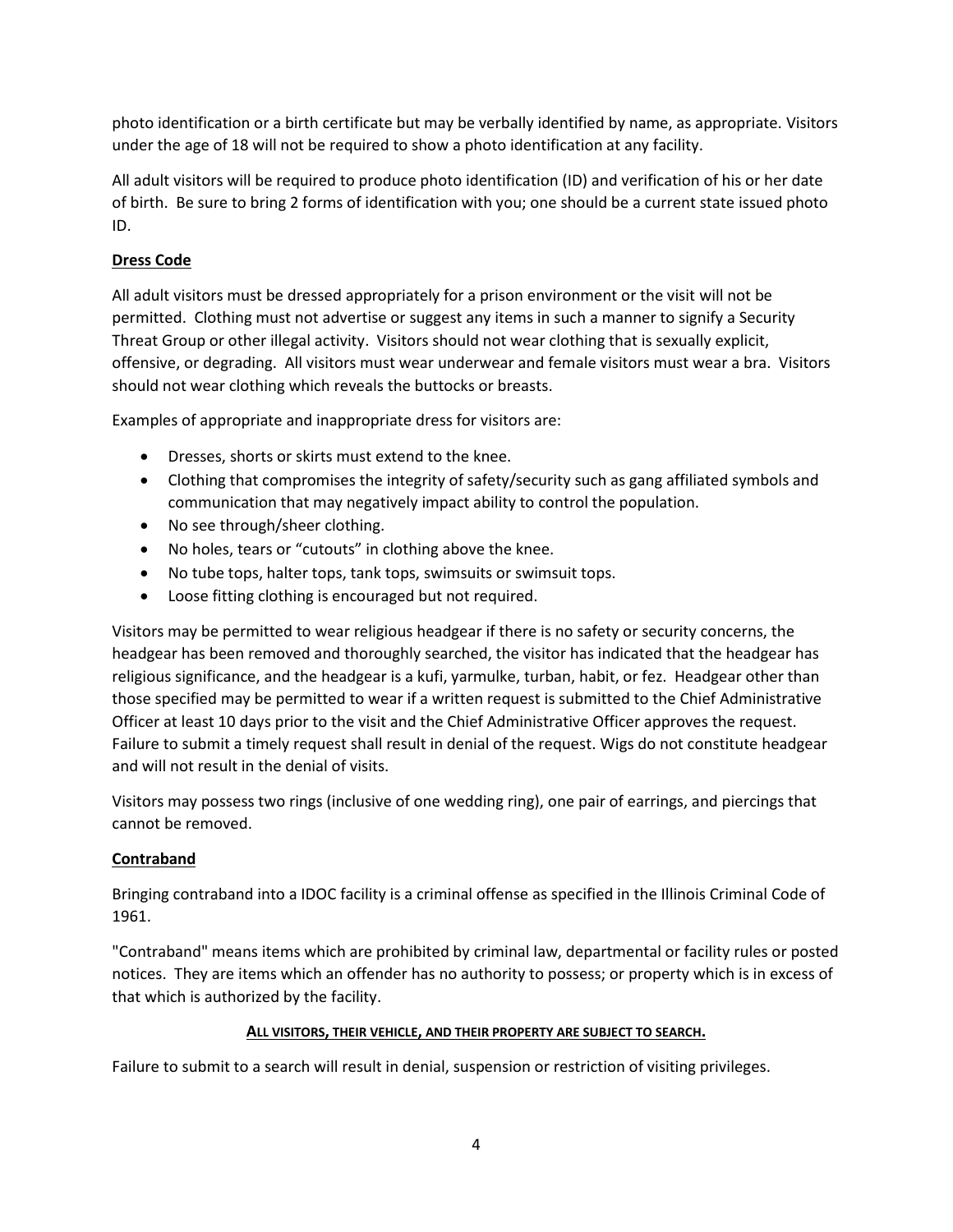Any visitor who is in possession of contraband, such as weapons, drugs, etc., will be prohibited from visiting. The individual will be reported to the State Police and criminal charges may be filed. Incarcerated men and women are not allowed to receive any items, such as clothing, jewelry, books, magazines, paperwork, etc., from visitors.

Incarcerated men and women will be strip searched when entering and leaving the visiting room. Any items in the offender's possession after a visit that were not present before the visit will be considered contraband and may be cause for disciplinary action.

The only items incarcerated men and women will be allowed to take from the visiting room to their living areas include:

- Photographs from the Offender Photo Program
- Drawings, notes, or coloring pages made in the visiting room from the designated kid friendly area.
- Legal documents from an attorney

**NOTE:** All items will be examined by staff prior to exiting the visiting room.

### **Termination of Visit/Loss of Visiting Privileges**

In accordance with Illinois Administrative Code, the Chief Administrative Officer may deny, suspend, or restrict visiting privileges based, among other matters, upon the following: security and safety requirements; space availability; disruptive conduct of the incarcerated person or visitor; abuse of the visiting privileges by the incarcerated person or visitor; or violation of state or federal laws or departmental rules by the incarcerated person or visitor.

Inappropriate actions on the part of a visitor may result in the temporary or permanent loss of that person's visiting privileges. Disruptive behavior by incarcerated men and women and/or visitors, or violations of any of the rules, shall be cause for the termination of visiting privileges. The Visiting Room Officer will give one warning for a minor violation of the visiting rules but must report any further disruption.

Written notification of temporary restriction (a restriction of a visitor for up to six months) of visiting privileges shall be sent to the visitor and to the offender. Any person excluded from an offender's visiting list at one correctional facility shall be excluded at all facilities. The notice of temporary restriction shall state the exact length of the restriction.

A visitor who has been placed on permanent visitation restriction (a restriction of a visitor for an indefinite period of time in excess of six months) may write to the facility where the restriction was imposed for review by the Chief Administrative Officer. Section 525.60 of the Illinois Administrative Code, Restriction of Visitors, specifies: "Notices of permanent restrictions shall inform visitors and incarcerated men and women that they may request that the Chief Administrative Officer review the decision after a six-month period. After the initial six-month review, permanent restrictions shall be reviewed by the Chief Administrative Officer on an annual basis upon request of the incarcerated men and women or their visitors. There may be special circumstances where it can be reviewed more frequently. Written notification of the decision shall be sent to the visitor and to the incarcerated person."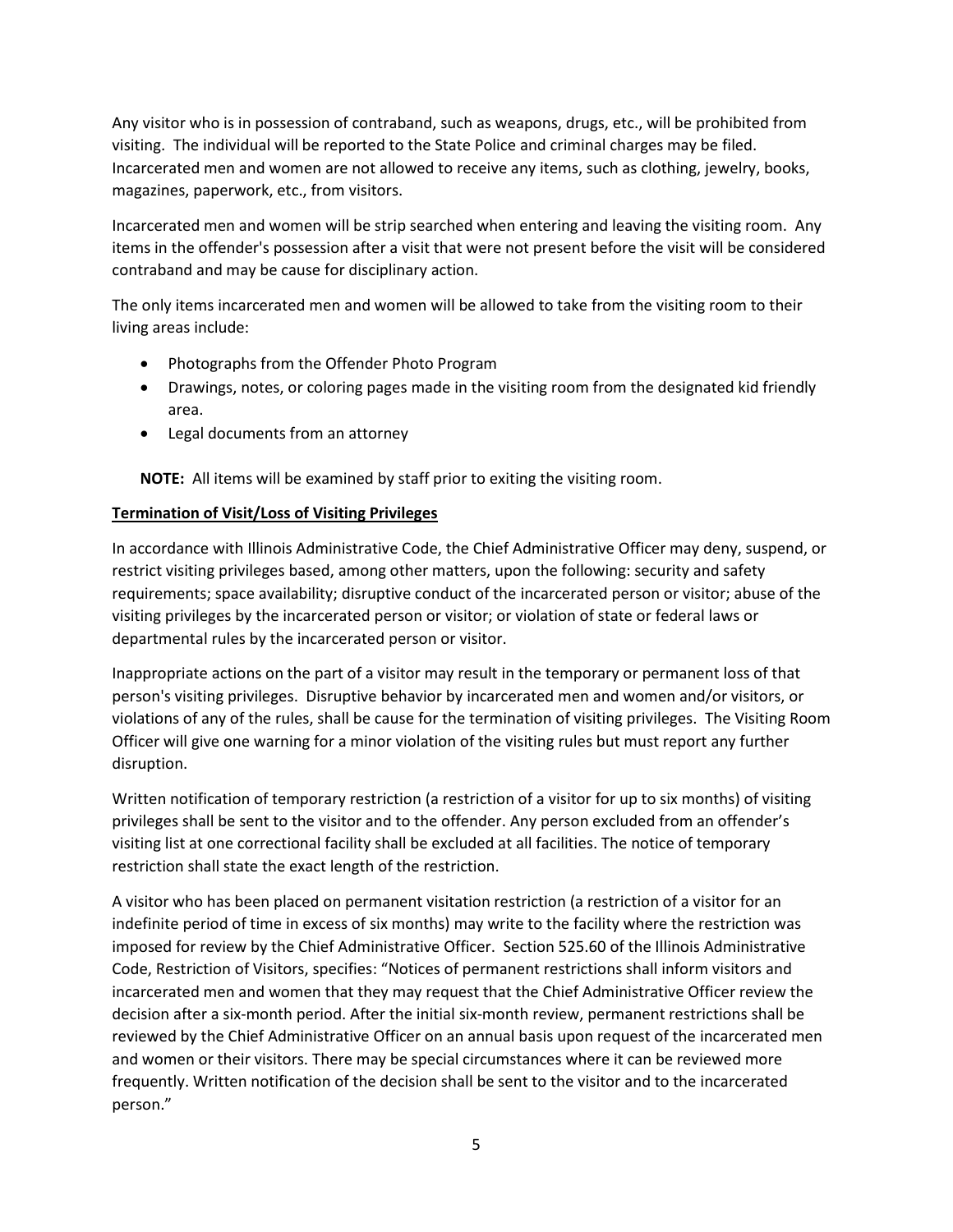#### **Breast Feeding Accommodations**

Procedures for visitors who express the need to breastfeed during a visit.

The facility shall identify a secure, private area to be designated for use by visitors for breastfeeding.

**NOTE:** Restroom facilities shall not be designated as areas to be used by visitors for breastfeeding.

- The visitor will notify the visiting room officer of the need to breastfeed.
- Security staff shall escort the visitor to the designated area to breastfeed and back to the visiting room after breastfeeding. A pat search of the visitor shall be conducted prior to entering the designated area and immediately upon conclusion of breastfeeding, prior to allowing re-entry into the visiting room.
- Security staff shall search and secure the designated area prior to the visitor breastfeeding and again once the visitor has finished breastfeeding.

For facilities within the Women's Division, procedures for incarcerated men and women who request accommodations for breastfeeding their child during a visit.

The facility shall identify a secure, private area to be designated for use by incarcerated men and women for breastfeeding.

**NOTE:** Restroom facilities shall not be designated as areas to be used for breastfeeding.

- Incarcerated men and women shall be advised that requests for accommodations for breastfeeding should be submitted in advance to the CAO.
- Security staff shall escort the offender to the designated area to breastfeed and back to the visiting room after breastfeeding. A pat search of the incarcerated individual shall be conducted prior to entering the designated area and immediately upon conclusion of breastfeeding, prior to allowing re-entry into the visiting room.
- Security staff shall search and secure the designated area prior to the incarcerated individual breastfeeding and again once the incarcerated individual has finished breastfeeding.
- The incarcerated individual shall be allowed reasonable privacy while breastfeeding their child.

#### **Visitor ADA Accommodations**

It is the policy of the Illinois Department of Corrections ("Agency") to comply with the provisions of the Americans with Disabilities Act, 42 U.S.C.A. Section 12101, et. seq. ("ADA"). The ADA prohibits discrimination against qualified individuals with disabilities on the basis of their disability. The ADA provides, in part, that qualified individuals with disabilities shall not be excluded from participating in or be denied the benefits of any program, service, or activity offered by this Agency. The agency is not required, however, to take any action that would result in a fundamental alteration in the nature of a service, program, or activity or in undue financial and administrative burdens.

The Agency is committed to providing reasonable accommodations to its visitors with disabilities. Depending on the nature of the accommodation request, advance notice may be required. Visitors with questions or requests concerning reasonable accommodation should first contact the facility ADA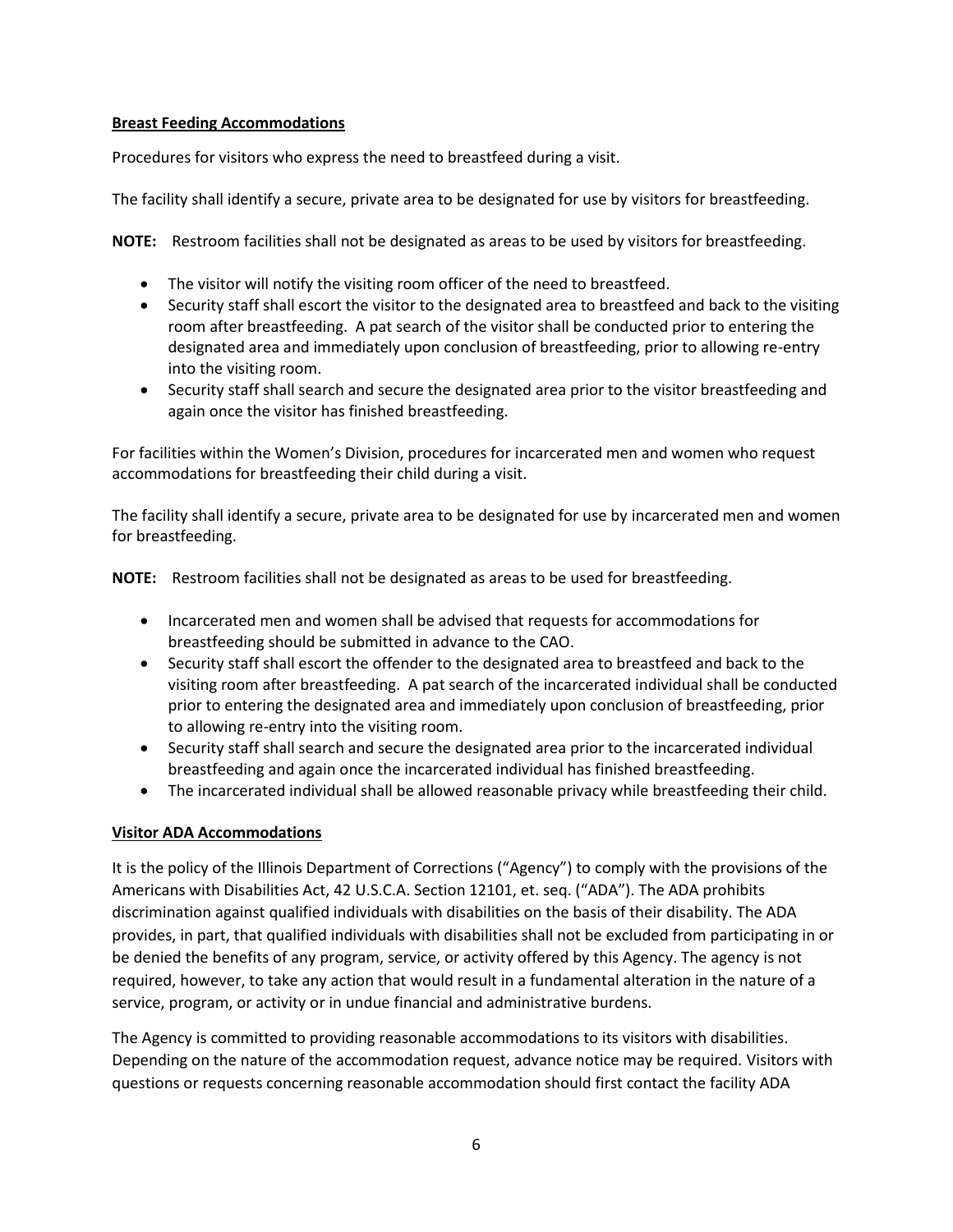Coordinator by calling the number provided and/or indicate what assistive devices or accommodation is needed on the Prospective Visitor Inquiry form.

### **Video Visitation Guidelines**

DOC has partnered with Global Tel\*Link (GTL) to provide video visitation services.

All potential visitors must register with GTL (**https://ildoc.gtlvisitme.com**). Registration process will include completing a Prospective Visitor Interview Form; all visitors must fully complete this form with GTL, even if they have completed this form at a facility, any omissions of required information on the form may result in your registration not being accepted causing unnecessary delays. Adults are encouraged to register themselves first, and then add their minor children or guardians to the system.

**All visitors, excluding government officials and legal visitors, must be on the incarcerated individual's approved visitation list in order to be granted a visit.** To check if you are on the individual's visitor list, you should write a letter to them to inquire. IDOC staff cannot tell you whether or not you are on an incarcerated person's visitation list if you call the facility. Visiting privileges may be denied if the institution or a portion of the institution is on lockdown.

All video visits will be schedule through the GTL website; do not call the facility to schedule a video visit. The visitor should check before scheduling the video visit of dates and times that are available for the incarcerated person. The facility cannot tell a potential visitor if a date or time will work with an incarcerated individual's daily schedule. The facility will inform the incarcerated individual of the pending visit and arrange for them to be present.

In order to accommodate all incarcerated men and women in a given facility:

- An incarcerated person may only receive 1 video visit per day. This visit does not count against their allotted visits. No more than three approved visitors per video visit for incarcerated men and women confined in general population or protective custody status.
- All video visits must be schedule at least 7 days in advance.
- Visits may be scheduled up to 30 days in advance.

Video Visitation is a privilege and available to all incarcerated men and women, except for; incarcerated men and women housed in orientation, or those temporarily housed at a facility will not be permitted video visitation. If an incarcerated person receives discipline between the time a visit is confirmed and the time of the visit, the visit may be cancelled; the visitor will receive an email of the cancellation. If the facility goes on lock down prior to a schedule video visit, the visitor will receive an email. Please see the GTL website for refund policy.

#### **All visits are subject to monitoring and recording.**

All video visits are monitored live and recorded, any violation of visitation rules, inappropriate conduct, or language may be subject to immediate termination of the video visit with or without warning. This may also include suspension from future all visitation privileges based upon the seriousness of the infraction. Any visitation that is not stationary in a seated position will be terminated. Your use of video visitation and acceptance of the rules is consent to have both audio and video recorded of the video visit. Attorney/Client privileges do not apply to video visitation, ALL visits are recorded. Dress Code